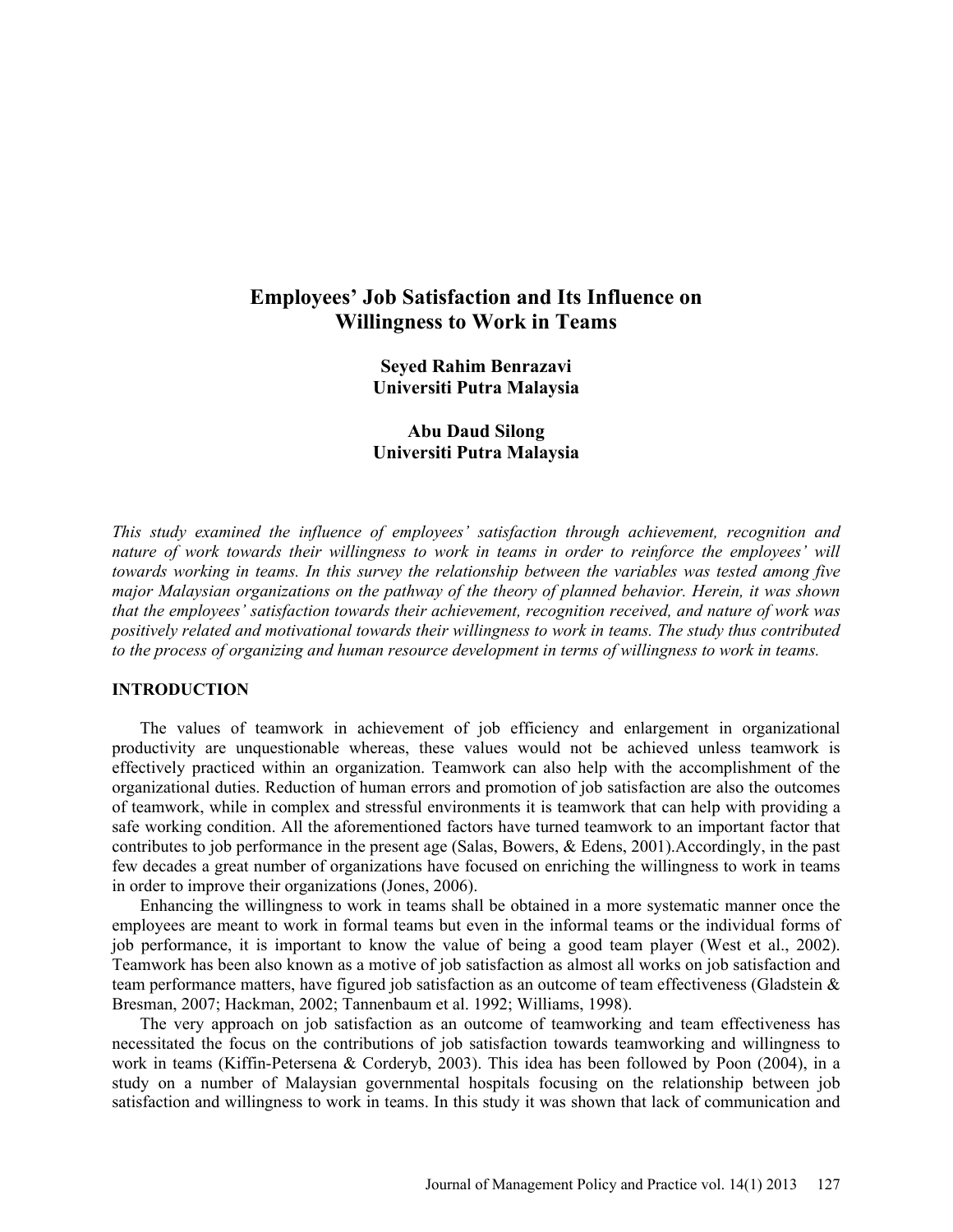collaboration among supervisors and the working teams led to dissatisfaction and dissatisfaction in turn contributed to lack of motivation to work in teams and intention to leave one's team or even his job (Poon, 2004). The results of this research made us to come up with the idea that once lack of job satisfaction could contribute to lack of willingness to work in teams, then reinforcing job satisfaction could induce willingness to work in teams. The present study looked through job satisfaction from three dimensions namely achievement, recognition and nature of work based on Herzberg's Theory of Motivation-Hygiene Factors (Herzberg, 1987) and therefore the study attempts to examine the relationship and the form of relationship between these factors and willingness to work in teams.

The results of the past studies in this matter have provided an ambiguous image in terms of the relationship between these factors. In terms of achievement in a case study regarding teamwork in the classroom, the impact of achievement was tested on willingness to work in teams. The results of this study showed that although the achievements of team based classes were higher as compared to the lecture classes, the students in team based classes were less willing to continue working in teams (Smith, 2007). On the other hand, regarding the importance of recognition on willingness to work in teams, a case study has been conducted on five Midwestern nursing homes.

In this study the group of nurses that recognized and involved some team members and not every one of them, were rather weak in managing their tasks as the team members who were ignored hindered the performance of other team members (Vogelsmeier, 2008). Such studies showed the delicacy of the relationship between recognition matters and improving willingness to work in teams. In another study regarding the nature of work, the level of willingness to work in team in the surgical and nursing staff of 60 hospitals was evaluated. The results showed that the surgical staffs of these hospitals valued their teamworking more than the nursing staffs as if for the nursing staff the matter of willingness to work in team was not as prior and vital as it was for the surgical staffs (Makary et al., 2006). Therefore, it can be concluded that the working environment may influence the level of willingness to work in team in a completely positive or negative way.

The above mentioned studies showed that the positive contribution between employees' job satisfaction and their willingness to work in teams is not an easy and straight forward process. Therefore, this research intends to look upon job satisfaction of employees through achievement, recognition and nature of work and the influence of these factors on employees' willingness to work in teams. Specifically the study examined the following objectives:

- 1) To determine the relationship between Achievement and Willingness to work in team from the perspective of the employees.
- 2) To determine the relationship between Recognition and Willingness to work in team from the perspective of the employees.
- 3) To determine the relationship between Nature of Work and Willingness to work in team from the perspective of the employees.

The contribution of the study in terms of the extension of the theory suggests further understanding upon the relationship of job satisfaction and willingness to work in teams while it also provides a different approach towards the theory of planned behavior. Based on the findings of the present study, employees' experience of satisfaction may contribute to their willingness to work in teams and to that of others as a planned behavior. Theory of planned behavior was used in this study to explain how job satisfaction influences employees' willingness to work in teams. The results of this study base on theory of planned behavior illuminated the influence of employees' job satisfaction, through achievement, recognition, and nature of work, towards their willingness to work in teams, and provided enough evidence on the significantly positive relationship between these variables.

Yet, in terms of practical contributions, this study has shed light on the importance of upholding employees' job satisfaction in teams as job satisfaction maintains the employees' willingness to work in teams. At the same time, these results can be applied as a policy for the organizational practitioners to audit and sustain their employees' willingness to work in teams. Willingness to work in teams as a point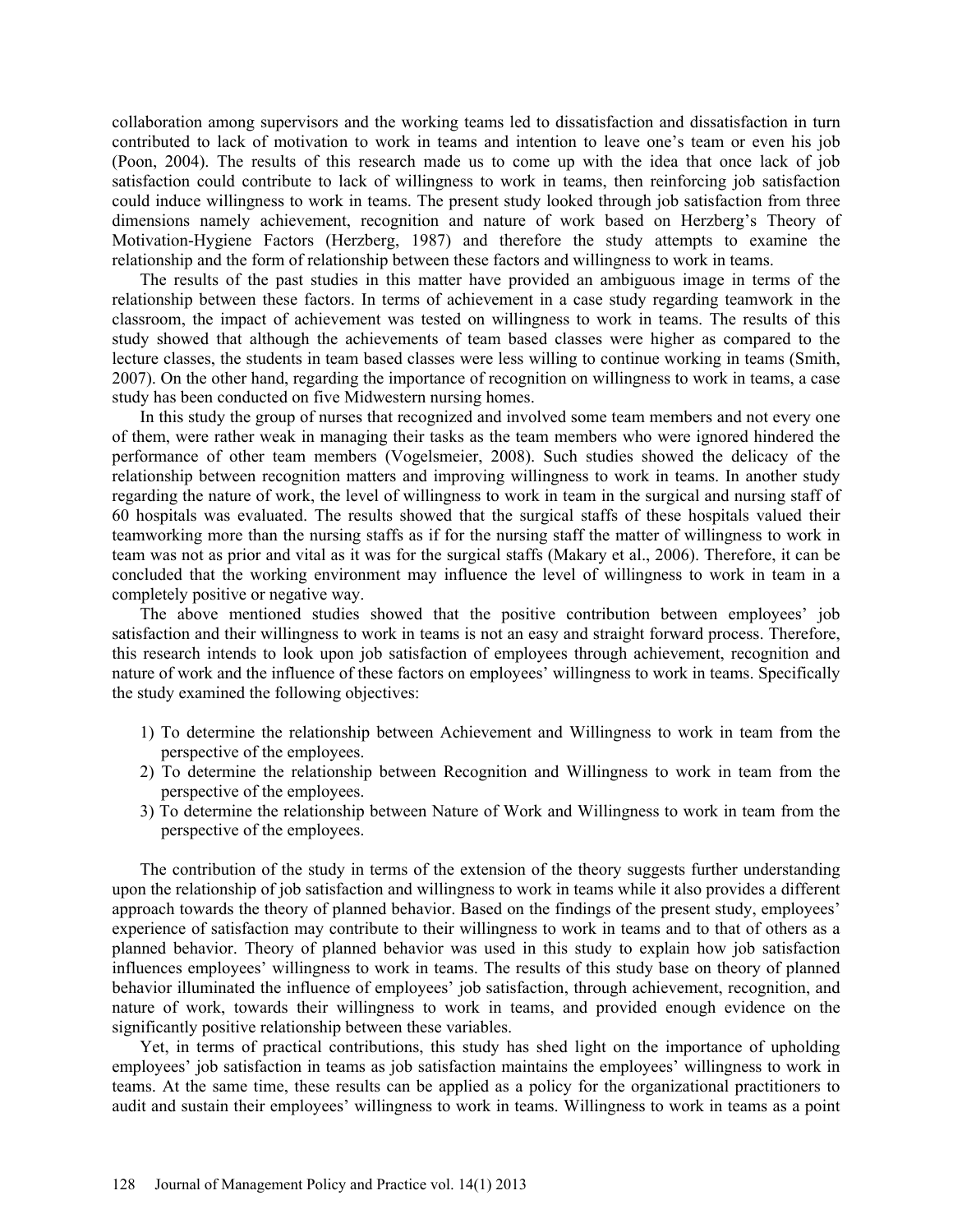of discussion in this study is an area of organizational commitment that shall be checked by organizational auditors based on the so called motivation factors. This study could also be considered as a distinctive investigation on the contribution of job satisfaction towards willingness to work in teams, unlike almost every other study in this area that has taken job satisfaction as the outcome of collaborative work performance and teamworking (Mark et al., 2001).

#### **Job Satisfaction and Employees Willingness to Work in Teams**

### *Job Satisfaction*

Job satisfaction has been defined as a pleasurable emotional state resulting from the appraisal of one's job (Brief & Weiss, 2001), an affective reaction to one's job (Weiss, 2002) and an attitude towards one's job. This definition suggests that attitudes are formed towards jobs by taking into account the feelings, beliefs, and behaviors. However, in the present study, in order to come up with job satisfaction, this notion has been looked through from three dimensions namely achievement, recognition and nature of work as suggested by Herzberg (Herzberg, 1987).

Achievement can be defined as a behavior which aims the development and demonstration of high abilities of its subject. The expression of high capacity is defined in a sense when the achievements of an individual increase meaning that s/he is making equal effort while his or her pace of improvement is still increasing or s/he is making less effort compared to what s/he did before yet there has been no changes occurred in his or her organizational status (Nichollsa, 2007).

Recognition however, can be considered as any mark by which experience or the performance of an individual is considered unique and exceptional from the rest of the performances of the kind in a particular environment. Recognition as a motivation element is applied in the managerial level to motivate the employees for better performance and being more innovative (Russell, 2008).

Nature of work shall be defined as the actual content of the job or work characteristics no matter whether these characteristics or the content of that work is positive or negative. The effects of a job upon the employees are also considered as contents of a job whether these effects are characterized as interesting or boring, diverse or regular, creative or degrading, easy or difficult, challenging or nondemanding. However the Nature of Work is so far known as the biggest indicator of Job Satisfaction amongst the academic employees (Ahmed et al., 2010).

#### *Willingness to Work in Teams*

Willingness to Work in Teams is defined as the attitude of an employee to cooperate and collaborate with other colleagues of hers or his in order to provide a performance of higher quality while it demands the ability to work under minimum supervision (Bazerman, 2005). In many organizations, the collaborating teams are rather informal therefore, it is very crucial to motivate employees to work in teams as they basically do not have to do so. Teamworking as an important procedure and as a relatively new form of organizational work performance is essentially a specific organizational point of measurement that may display many different features both in individual enterprise and in the national context (Roessingh & Zon, 2004).

Willingness to work in teams makes an organizational environment desirable as teamwork culture diminishes anxiety, fosters a better working environment, and leads to the creation of a better product (Zvalo, 2009). The wide divisions in science and the knowledge of doing things have added to the necessity of professional job performance in handling any task. As a result, a task which could be done by a single agent can no longer be done individually and it needs to be done by different experts, so that at the same time it would be observed from different perspectives. Therefore there is an essential need for well organized groups to do a task rather than the individual agents (Thompson, Levine, Messick, 1999).

#### *Relation between Job Satisfaction and Employees Willingness to Work in Teams*

In a research that has been conducted among a group of residential childcare workers in UK, their levels of morale and Job Satisfaction was highlighted as well as their willingness to work in teams. The residential childcare workers under study were reported to be poorly satisfied with their jobs and with a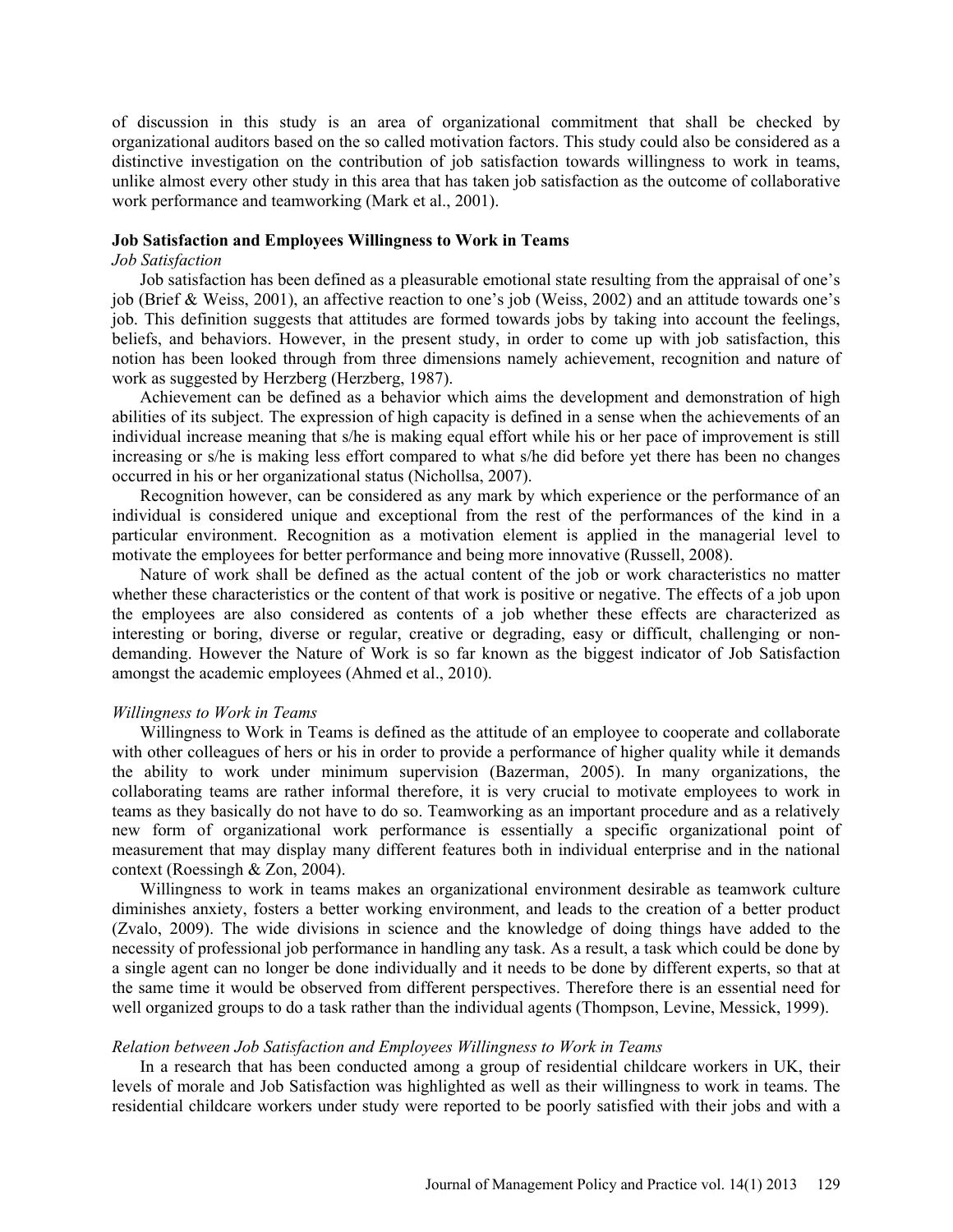high level of turnover which was due to lack of support that the collaborating groups received from their supervisors and managers. The investigation of this shortcoming led to behavioral change from the supervisors and the managers and boosted job satisfaction among the employees. However, the most important outcome of the satisfaction was a considerable induction in employees' willingness to work in teams and consequently higher quality of care that the children and other young people received (Morgan, Wrigley, Narey, & Hibbert, 2010).

In terms of the relationship between achievement and willingness to work in teams the outcomes of a study on a group of employees involved in the tourism industry in Sarawak, Malaysia, were investigated. The results of this study showed that the achievements of the employees and the team members, in terms of pay raise and gaining supervisors' attention had significant and positive contribution towards their organizational commitment and willingness to work in teams (Yew, 2008).

Cole, and Scott (2000) have also focused on the influence of building up the individuals' self-esteem and the recognition received on Willingness to work in teams. In that research it was indicated that being noticed could build one's self esteem faster than anything else. However, once this credit was given to the whole team rather than one individual it straightened their willingness to work in teams.

To test the relationship between the indicators of working environment and tendency for interdisciplinary teamworking, a survey was conducted on 10022 staff nurses in 32 hospitals in England. Analysis of job characteristics and teamworking showed that nurses with higher level of satisfaction from their working environment had higher teamwork scores were significantly more likely to stay in that job. At the same time the more qualified the working environments were the higher teamwork scores were recorded and this combination consequently led to higher quality of care, communication and collaboration improvement over the last years, and confidence on patients' ability for managing their care once they were discharged (Rafferty, Ball, Aiken, & Fagin, 2001).

The findings of the aforementioned studies on the relationship of achievement, recognition and nature of work with willingness to work in teams, provide a justification for boosting employees willingness to work in teams by improving their level of job satisfaction. The present study has been also established based on the understandings obtained from the Theory of Planned Behavior (TPB) (Ajzen, 1991). This theory helps with understanding the reasons why employees change their behaviors. TPB was developed to predict individuals behaviors based on the feedback that they receive from their colleagues and the environment. Based on this theory, if a person perceives that the outcome from performing a behavior is positive, she/he will have a positive attitude toward performing that behavior. The opposite is also true and that is when the individual happens to know that the behavior is thought to have negative out comes.

In such a situation if the employees' achievements and their being recognized as well as their open and friendly working environment contribute to their collaborative behaviors then the very job satisfaction would turn into a behavioral attitude for more collaboration among the employees and will contribute to willingness to work in teams as a behavioral intention. The application of this theory was supposed to provide an understanding towards the influence of job satisfaction on willingness to work in teams and how could the former reinforce the latter. Figure 1 is a conceptual framework based on the Theory of Planned Behavior which illustrates the formation of the variables in the present study.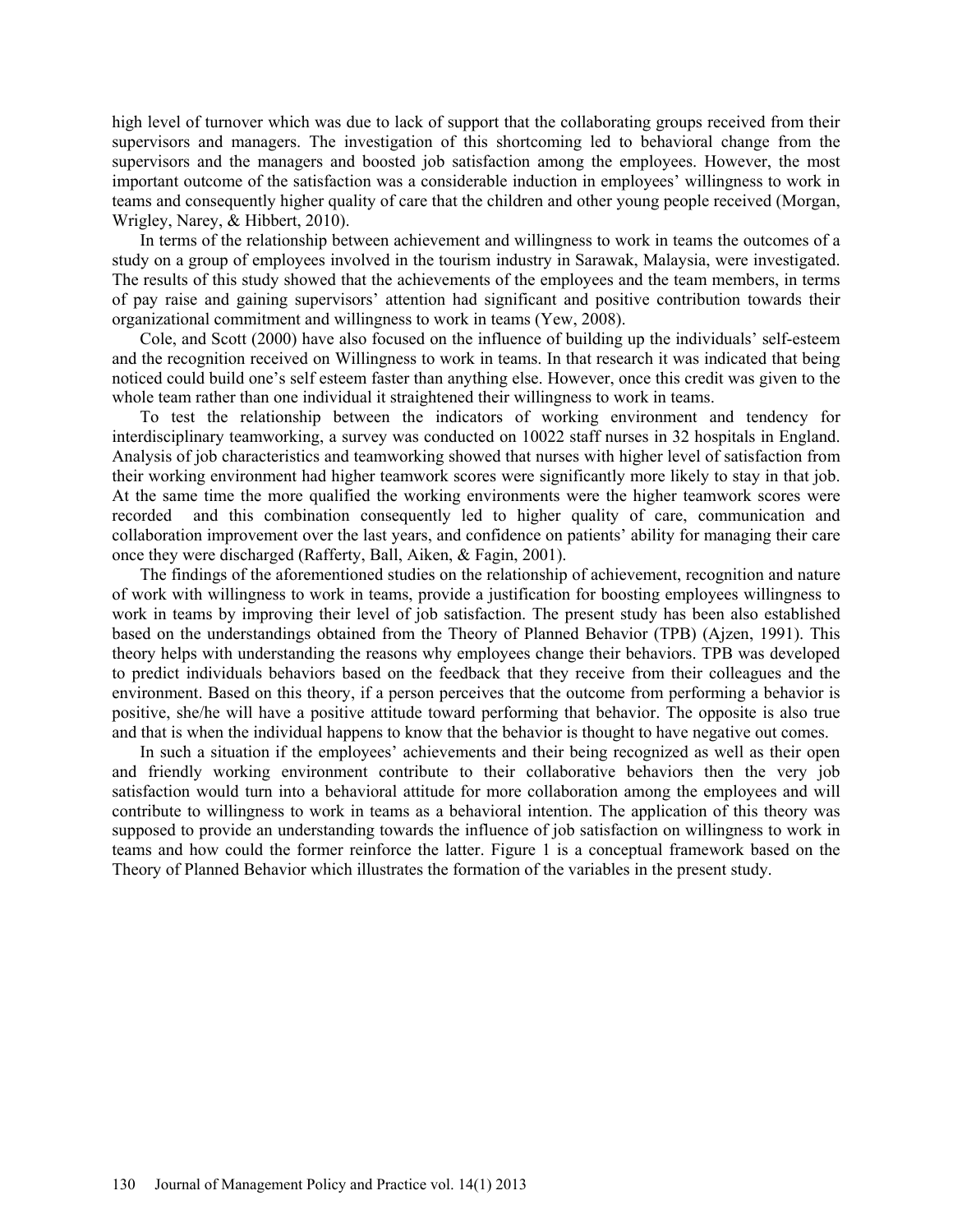## **FIGURE 1 CONCEPTUAL FRAMEWORK BASED ON THE TPB**



#### **Hypothesis**

Based on a research by Goodman & Zimmerman (2000), it is believed that the team achievements are generally higher than individual achievements and that is why even if there is a group of experts they would be willing to work in teams to increase their achievements. The attitude towards improving the achievement will later on become a behavioral attitude for the employees to keep working in teams. In a situation where the members of a team are elected among the experts of that field, it is also their higher achievements which motivate their willingness to work in teams. Therefore, achievement can induce the level of willingness to work in teams. Rapisarda (2002) has articulated an argument based on the level of achievements in terms of emotional competencies and attitudes to work in teams. The outcomes demonstrated a positive relationship between emotional competencies and cohesive team performance. Griffin and Hauser (1996) have also found a positive relationship between achievement and willingness to work in team, based on a research on a small sample. Reviewing the related literature and the works such as Griffin, and Hauser (1996), Rapisarda (2002), and Goodman and Zimmerman (2000), has led to the formation of the first hypothesis of this research.

# *Hypothesis 1: There is a positive relationship between the Achievements of the employees and their Willingness to work in teams.*

The results of a study 173 lecturers from three private universities in Malaysia showed the positive influence of recognition that they received by means of pay raise and promotion on their organizational collaboration and willingness to work in teams (Santhapparaj & Alam, 2005). Other scholars such as Cacioppe (1999) believed that people behave according to what they were recognized and rewarded for and therefore he suggested that managers or supervisors can motivate their employees' willingness to work in teams by rewarding and recognizing them for that behavior. Such studies and beliefs provided an idea that there is a strong relationship among recognition and willingness to work in teams. The second hypothesis of this study originates from the same idea but in a broader scale.

## *Hypothesis 2: There is positive relationship between Recognition as an indicator of Job Satisfaction and Willingness to work in teams.*

Guest (1997) believed that the working environment and the atmosphere which is provided for the teams, is so important in terms of increasing the employees willingness to work in teams. In an investigation on 28,561 hospital-based nurses from 10 European countries it was shown that the level of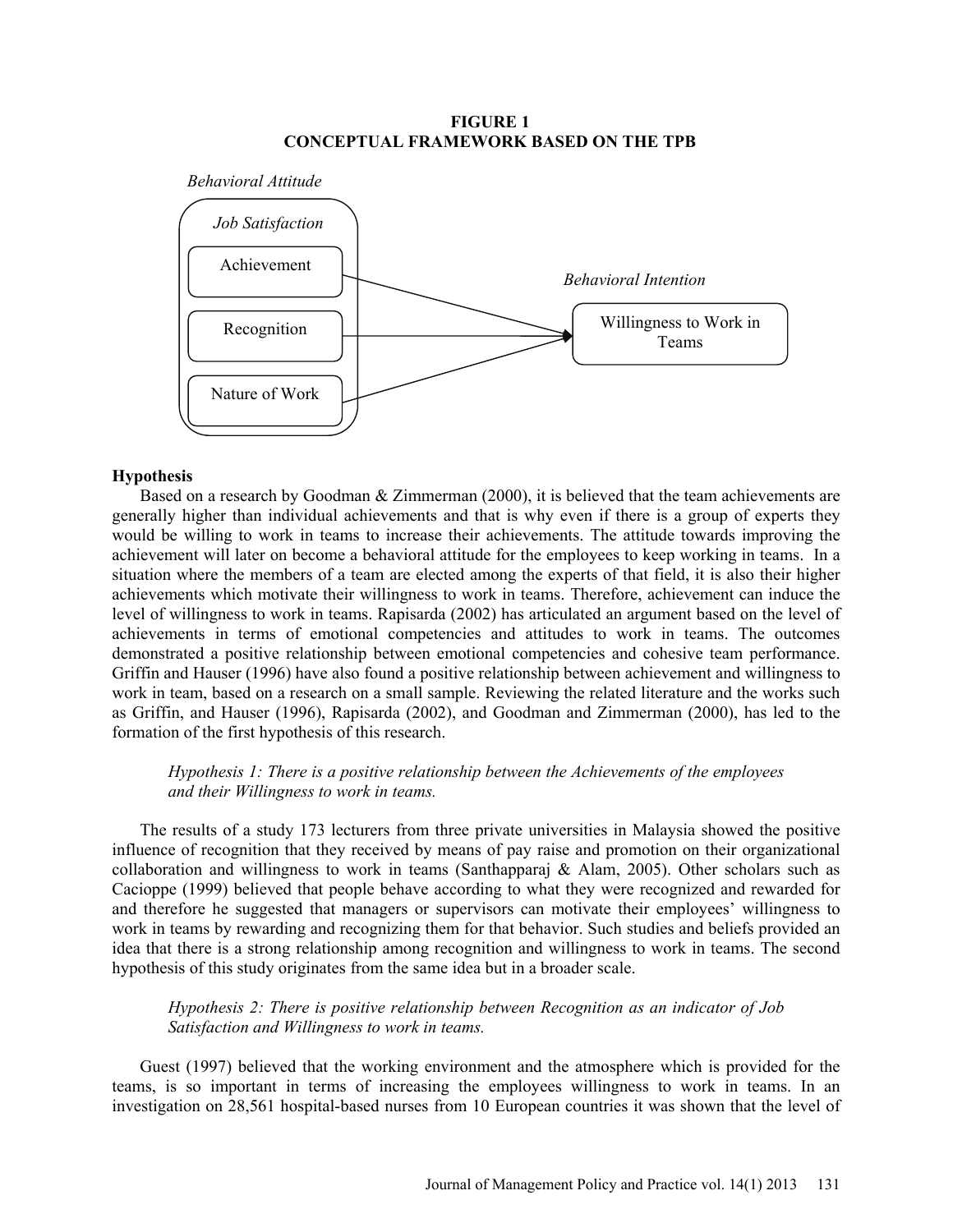willingness to work in teams is higher among Operation Theater nurses compared to the nurses in other wards (Estryn-Béhar et al., 2007). Based on this information and according to the case related samples the relationship between nature of work and willingness to work in teams is already felt in different organizations. This very idea has led to the formation of the third hypothesis of the present study.

*Hypothesis 3: There is a positive relationship between nature of work as an indicator of Job Satisfaction and willingness to work in teams.* 

### **METHODOLOGY**

This study adapted a quantitative survey strategy using a correlation design to collect and analyze the appropriate data and to come up with the proper results. The study sample comprised of 357 respondents based on the Table for Determining Random Sample Size from a Given Population, using a convenient sampling method from 4 sample organizations in Malaysia (Krejcie & Morgan, 1970). Data were collected from a drop and collect method where a total of 400 questionnaires were distributed and 357 usable questionnaires were collected.

The majority of the respondents were females (63%) compared to the male respondents (37%) which reinforce the idea that the official tasks are mostly being performed by the female society of the employees rather than the male employees in the organizations under study. The largest age group (29%) included the employees who were 25-30 years of age followed by the ones between 36-40 years old (20%). The employees between 31-35 years old and the ones below 25 included respectively (17%) and (12%) of the population. However, the respondents between 41-45 years old and the ones between 46 -50 included respectively (10%) and (6%) of the whole population. The study therefore shows that the employees of the organizations under study are mostly representing a young generation of the employees.

In terms of educational level, the highest numbers of the respondents were Bachelor Degree holders (43%), followed by the Master Degree holders (28%), STP/ Higher School Certificate/Diploma (16%), Malaysian Certificate of Education (10%) and the Doctoral Degree holders, who were only (3%) of the respondents. This type of educational distribution contributes to the flow of information from the highly educated employees to the educated and low educated employees. In terms of job experience in that particular organization, the duration of performance was mostly below 5 years (41%), followed by those with 5-10 years of experience (20%). There were (19%) who had worked for 10-15 years, while only (14%) of the respondents had worked between 15-25 years, and a minority of the respondents (6%) reported more than 25 years of job experience.

#### **Instrument**

The instrument was designed based on the research framework and its questions were in the form of a Likert Scale. There were five sections in this instrument including a demographic section and 4 other sections to test the variables of this research. The four variables of this study were assessed with the scale from Appelbaum, Bailey, Berg and Kalleberg (2000). There were ten items to measured willingness to work in teams, an example being "It is very easy for me to get information from other team members when I need it." Employees indicated the extent to which this was characteristic for their organization on a 5-point scale (1= Strongly disagree to 5= Strongly agree). The consistency of willingness to work in teams was good ( $\alpha$  = 0.83).

Achievement was measured by another ten items which stated for instance: "Working in a permanent work group with common tasks, leads to becoming more professional in performance." Respondents rated this by a 5-point scale (1= strongly disagree to 5= strongly agree) and the consistency of achievement was good ( $\alpha$  = 0.87). Recognition was also measured by ten 5-point scale items such as "Collaboration among team members leads to more effective recognition of hardworking members." With the consistency of ( $\alpha$ )  $= 0.84$ ). Nature of work was measured similarly like the other three variables of the study while the consistency of nature of work was excellent at ( $\alpha$  = 0.92). An example of the items that measured nature of work is "I try my best to make newer members feel welcome in the team."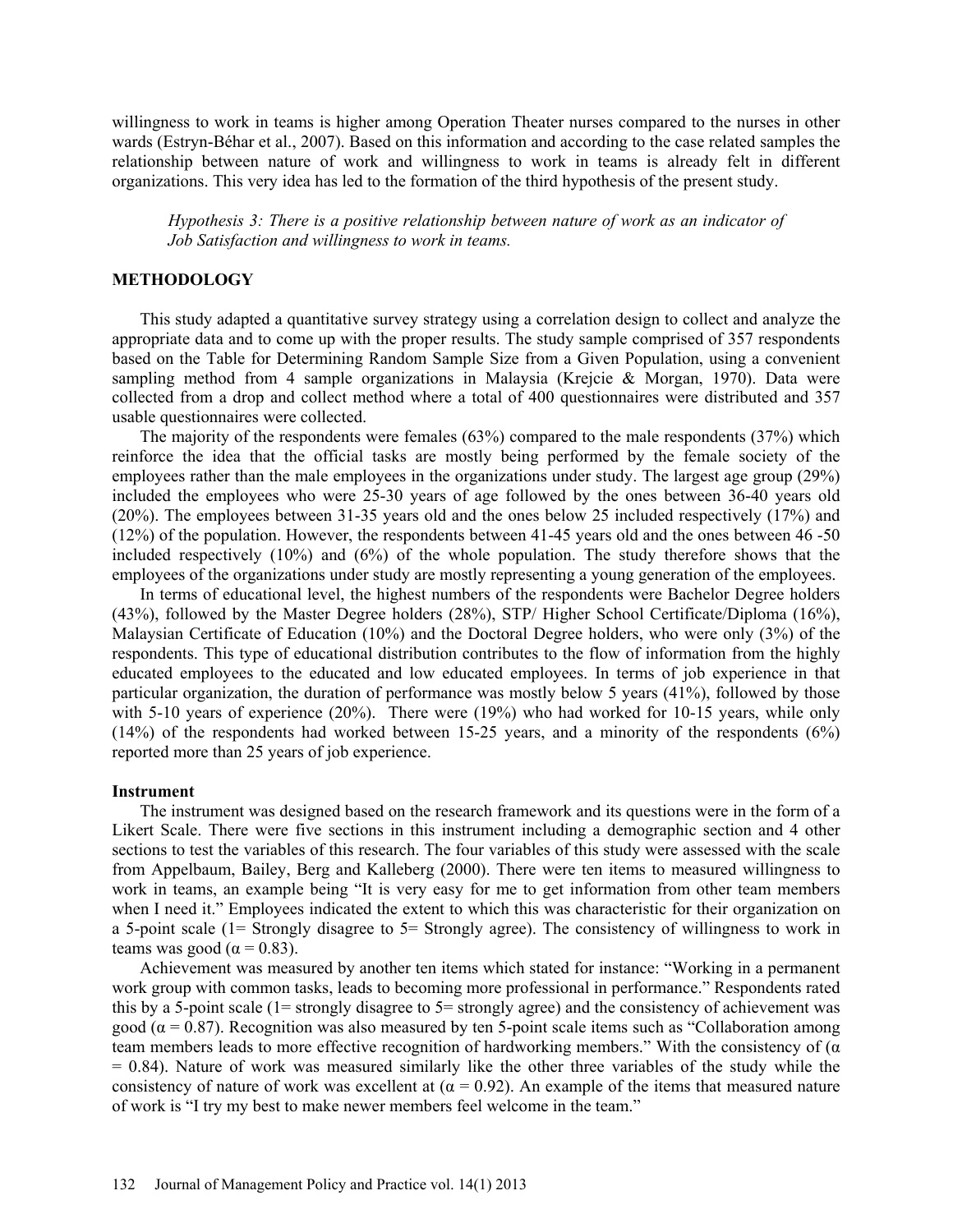A test of reliability was run on each and every part of the instrument to check the reliability of the instrument. The results of this test as mentioned in Table 1 indicate that the question was reliable.

| <b>Variables</b>                | Number of<br><b>Items</b> | Cronbach's<br>Alpha | <b>Reliability</b> |
|---------------------------------|---------------------------|---------------------|--------------------|
| Willingness to<br>work in teams | 10                        | 0.837               | Reliable           |
| Achievement                     | 10                        | 0.878               | Reliable           |
| Recognition                     | 10                        | 0.840               | Reliable           |
| Nature of Work                  | 10                        | 0.921               | Reliable           |
| Total                           | 40                        | 0.869               | Reliable           |

# **TABLE 1 THE CRONBACH'S ALPHA AND OVERALL MEAN OF VARIABLES**

#### **Data Analysis**

In order to analyze the collected data from the above mentioned locations the data was keyed in to Statistical Package for the Social Sciences (SPSS 17inc). A test of Pearson correlation was run to examine the relationship between the variables. Meanwhile, a Multiple Regression was utilized to examine the interrelated relationship between the independent variables and the dependent variable of the present study. To interpret the results of the correlation test, Guilford's rule of thumb was used (Guilford, 1956).

# **RESULT**

Means, standard deviations and inter-correlations of the achievement, recognition and nature of work with willingness to work in teams were presented in Table 2. According to Table 2 the correlation among achievement and willingness to work in teams was moderate at  $(r = 0.499, p < .000)$ . Correlation between recognition and willingness to work in teams was also moderate at  $(r = 0.467, p \le 0.000)$ . The analyses showed the same result for the correlation between nature of work and willingness to work in teams at (*r* <sup>=</sup>  $0.437, p \leq .000$ ).

**TABLE 2 RESULTS OF PEARSON TEST OF CORRELATION** 

| <b>Variables</b>                | M       | <b>SD</b> |            |                           |            |
|---------------------------------|---------|-----------|------------|---------------------------|------------|
| 1. Achievement                  | 4.044   | 0.445     |            |                           |            |
| 2. Recognition                  | 3 1 1 7 | 0.472     | $0.622$ ** |                           |            |
| 3. Nature of work               | 4.050   | 0.448     |            | $0.545$ ** $0.532$ **     |            |
| 4. Willingness to work in Teams | 3937    | 0.531     |            | $0.499^{**}$ $0.467^{**}$ | $0.437***$ |

\*. Correlation is significant at the 0.01 level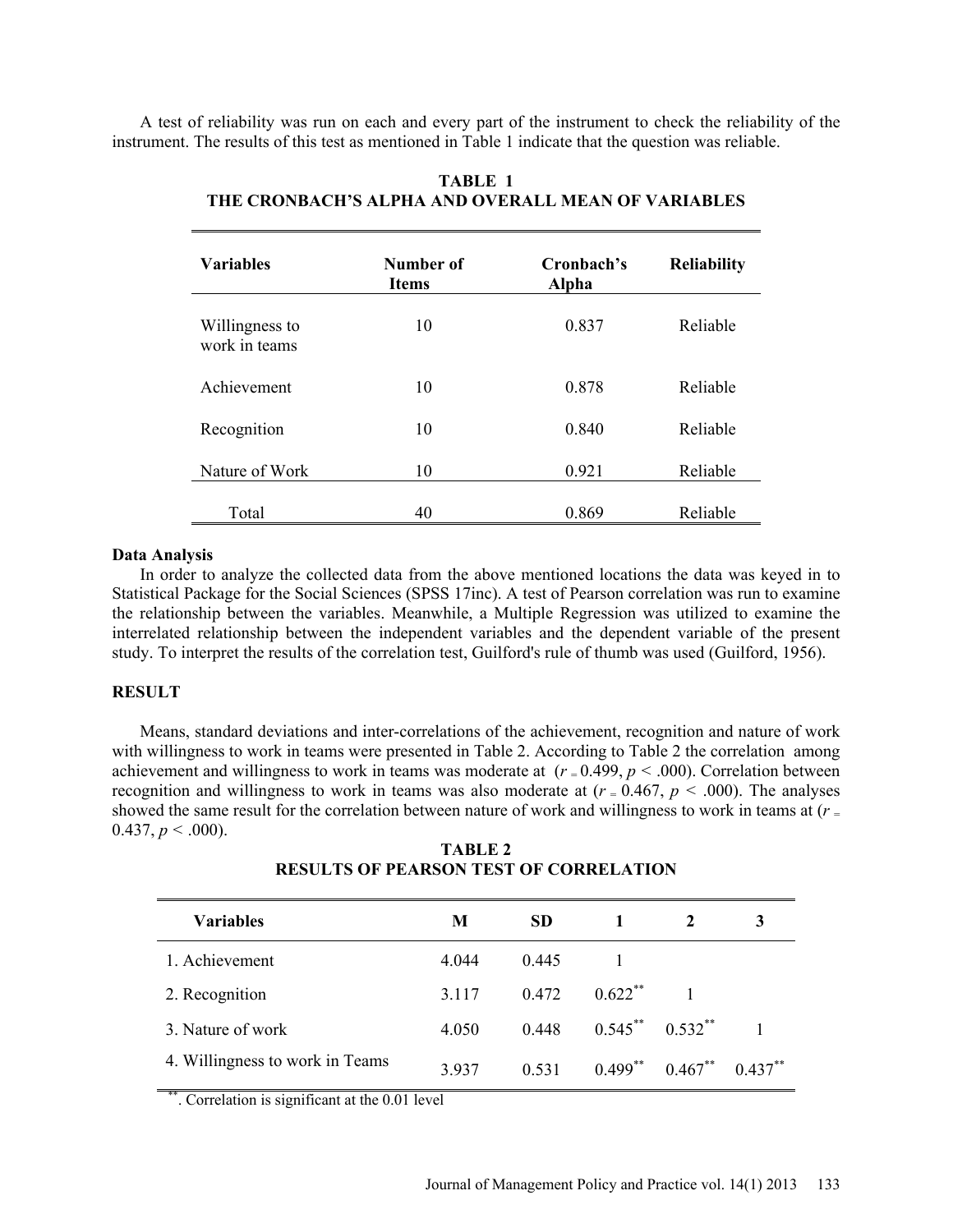To check how much of the variance in the dependent variable or how much of the perceived stress in the dependent variable is explained by the suggested model of the three independent variables a multiple regression analyses was performed as shown in table 3, to determine the influence of achievement, recognition and nature of work on employees' willingness to work in teams. The results showed that achievement, recognition and nature of work as the independent variables justifies (31%) of the variance in perceived stress which is a quite respectable result (Pallant, 2007).

|                                        |                  | Durbin-Watson |
|----------------------------------------|------------------|---------------|
| $0.557$ <sup>a</sup><br>0.304<br>0.310 | 1.846<br>4 43377 |               |

**TABLE 3 MODEL SUMMARY RESULTS OF THE DATA** 

a. Predictors: (Constant), Nature of work, Recognition, Achievement

b. Dependent Variable: Willingness to work in Teams

To elaborate this interpretation it can be said that independent variables of this study shall work out (31%) of the inconsistency in the dependent variable of the study which is willingness to work in teams. The results in table 4 showed that all the variables of the study have significant influence on employees' willingness to work in teams.

| TABLE 4                                                      |
|--------------------------------------------------------------|
| STANDARDIZED COEFFICIENTS AND COLLINEARITY STATISTICS VALUES |

| Independent<br>variables | <b>Standardized</b><br><b>Coefficients</b> | Coefficients'<br>t value | Coefficient's<br>Significant value | <b>Collinearity</b><br>Statistics'<br><b>Tolerance</b> | <b>Collinearity</b><br><b>Statistics'</b><br>VIF |
|--------------------------|--------------------------------------------|--------------------------|------------------------------------|--------------------------------------------------------|--------------------------------------------------|
| Achievement              | 0.289                                      | 4.726                    | 0.000                              | 0.522                                                  | 1.916                                            |
| Recognition              | 0.225                                      | 3.646                    | 0.000                              | 0.514                                                  | 1.945                                            |
| Nature of work           | 0.231<br>$\sim$                            | 3.511                    | 0.000                              | 0.451                                                  | 2.217                                            |

Dependent Variable: Teamwork

The independent variable achievement has the greatest contribution towards willingness to work in teams at  $(\beta = 0.289)$ . The contribution between nature of work and willingness to work in teams obtained the second highest level of all at  $(\beta = 0.231)$ . Recognition also provided a high contribution towards willingness to work in teams at ( $\beta$  = 0.225). The result of the study suggested that there was positive relationship between achievement, recognition and nature of work with willingness to work in teams. Consequently, hypothesis 1, 2 and 3 were supported in this study. These findings however, suggested that the influence of job satisfaction through achievement, recognition and nature of work on employees' willingness to work in teams was positive.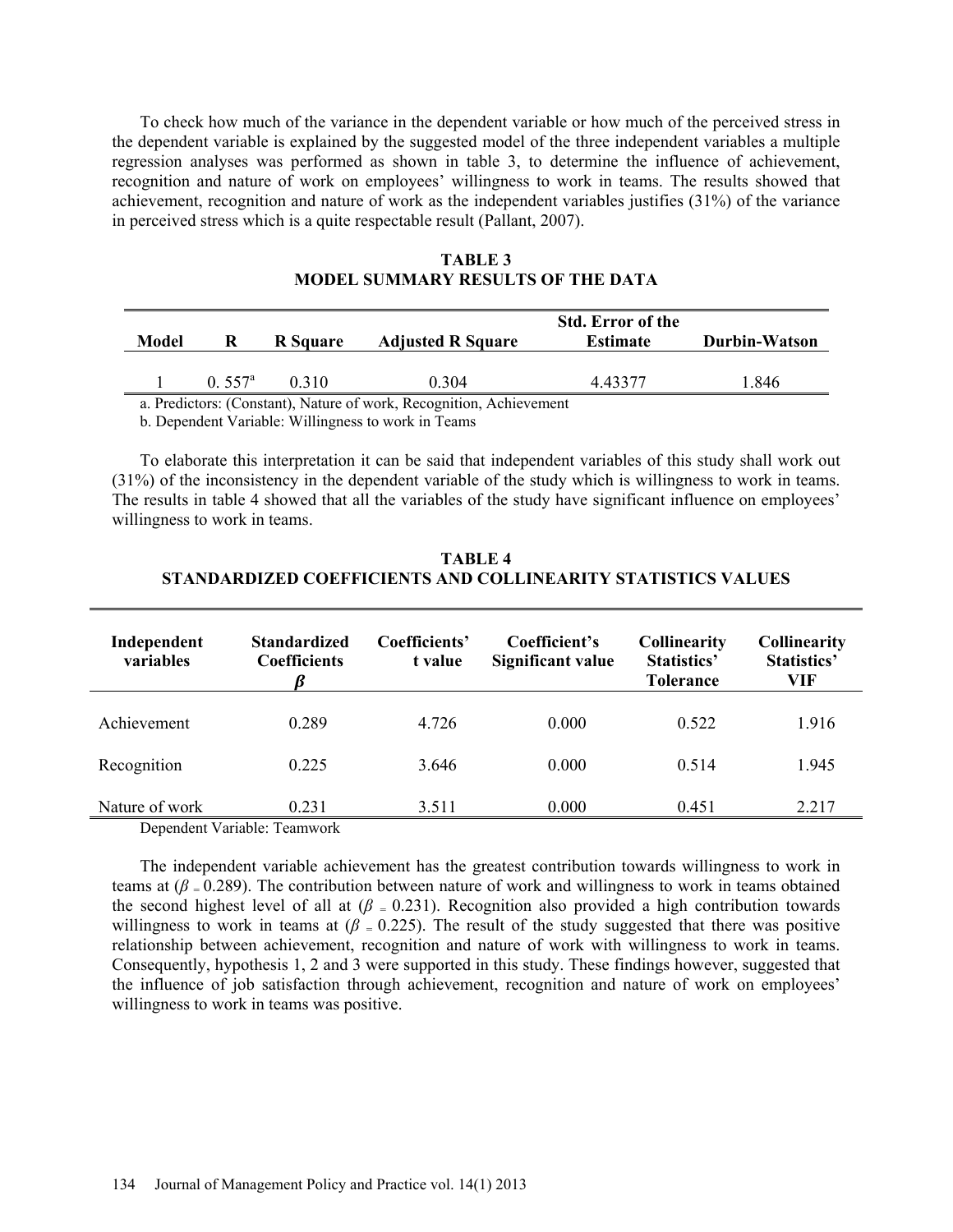#### **DISCUSSION AND CONCLUSION**

The study has offered an approach towards the relationship and contribution of job satisfaction towards employees' willingness to work in teams. According to the obtained results the first independent variable of this study which is Achievement has the greatest contribution towards Willingness to work in teams at  $(\beta = 0.289)$ . Consequently the first objective of the study, which was to determine the relationship between Achievement and Willingness to work in teams from the perspective of the employees, was justified. The results of this study showed that achievement has a positive and moderate relationship influence on Willingness to work in teams. Based on the results obtained from the test of Multiple Regression concerning this variable the firs hypothesis was also accepted therefore this study came to the conclusion that achievement has a significant positive relationship with willingness to work in teams. These results were in support of the investigations of (Yew, 2008), who believed in the existence influence of employees' Achievement on their Willingness to work in teams.

Recognition provided the third highest contribution towards Willingness to work in teams at  $(\beta =$ 0.225). The second objective of this study meant to determine the relationship between Recognition and Willingness to work in teams from the perspective of the employees. Based on the results of this study it was concluded that there was a positive and moderate relationship between this independent variable and Willingness to work in teams. Based on the same results that were achieved from multiple regression, it could be justified that the second hypothesis of the study, which claimed of the existence of positive relationship between Recognition as an indicator of Job Satisfaction and Willingness to work in teams, was also supported.

In this case if in an organization the impact of such motivation factors are to be seen on the Willingness to work in teams among the employees, Recognition must be one of the factors that should be taken for granted. The obtained results were also in support of finding of Cole, and Scott (2000) who believed recognizing the working teams and giving them credits for a job well done could facilitate their willingness to work in teams. In a critical trend it shall be mentioned that recognition can be considered as a mean of communication with the employees while they can be motivated to work in teams once their team results are better recognized and appreciated. The results of this study certified this attitude as the employees under study have considered Recognition as one of the top motivators of Willingness to work in teams.

The contribution between Nature of Work and Willingness to work in teams is the second highest contribution at  $(\beta = 0.231)$ . Based on the results of this study it was concluded that there was a positive and moderate relationship between this independent variable and Willingness to work in teams. In this case the third objective of the study, as it was to determine the relationship between Nature of Work and Willingness to work in teams from the perspective of the employees was justified. The results obtained from the test of Multiple Regression certified that the third hypothesis of the study, which claimed the presence of a positive relationship between Nature of Work as an indicator of Job Satisfaction and Willingness to work in teams, was also supported.

Eventually, the working atmosphere and the environment that is made for the employees or they shall make for themselves has positive impacts towards their Willingness to work in teams. Therefore, if the managers of an organization are supposed to increase the level of Willingness to work in teams within their organization they should really want to improve the Nature of Work and the environment in which the teams are communicating and collaborating. This improvement shall be done in terms of easing the flow of information, openness and friendliness.

The results of this study in terms of the relationship between Nature of Work and Willingness to work in teams were in support of the achievements of (Rafferty, Ball, Aiken, & Fagin, 2001), who believed that the employees and the team members cannot be told to work in quality team environment unless there is a well-managed environment in terms of work organization. With a critical approach towards the high contribution of Nature of Work with Willingness to work in teams it can be achieved that the open and friendly Nature of Work has been more favorable once the employees have been working in teams so that this factor could motivate the employees in collaborative behaviors and teamwork.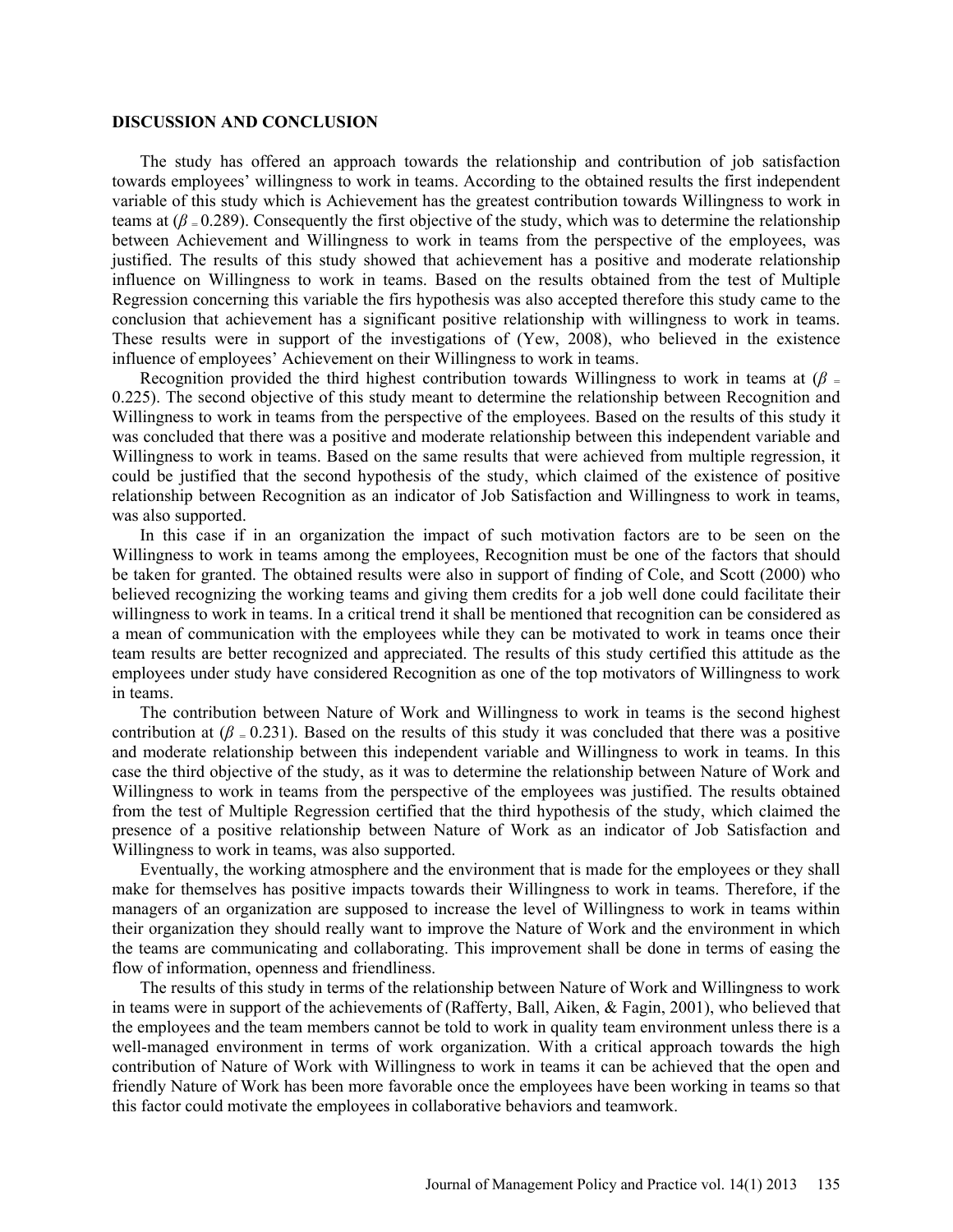After all as a justification of the main objective of the study, it was concluded that job satisfaction as an over concluding idea had a significant influence on Willingness to work in teams based on its indicators that were looked upon in this study, namely achievement, recognition, and nature of work. Based on Table 4, and according to coefficient's significant value all of the independent variables it was shown that Job Satisfaction made significant unique contribution to predict the Willingness to work in teams. Therefore, if any model is going to be utilized in any organization of the kind based on the results of this research, it must be consisted of Achievement, Recognition and Nature of Work as predictors of Willingness to work in teams.

### **IMPLICATIONS**

The study suggests several implications in terms of theoretical implications. The finding of the study provided enough evidence that achievement, recognition and nature of work can be considered as behavioral attitude and once they facilitate the job satisfaction of the employees as an overall intention, they would eventually contribute to the employee's willingness to work in teams which shall be considered as a behavior that an organization may plan to keep up with it. The application of Planned Behavior Theory showed that the motivation factors of Herzberg's Theory of Motivation-Hygiene factors can be considered as behavioral attitude and perceived behavioral control factors that affect employees' choice of performance. The choice of performance in this study was Willingness to work in teams. The study found that Job Satisfaction as a combination of a number of motivation factors has played an important role which contributed to Willingness to work in teams. The study has thus helped to provide a different viewpoint for TPB in terms of the contribution of Job Satisfaction towards Employees' Willingness to work in teams and not the other way round.

The study has also made a contribution towards the literature of local studies on human resource development and specifically in the area of Job Satisfaction. Numerous studies in the related area could be found that have been conducted globally yet, in comparison, not too many have focused on Malaysia and not a great deal of them have paid attention on the possibility that job satisfaction can also contribute to Willingness to work in teams and it is not always vice versa.

Likewise, the study has offered a new approach towards job satisfaction that could help to ensure the success of an organization in terms of motivating teamwork among its employees. Consequently, human resource practitioners could look to team based actions of different organizations from a new point of view. The results of this study certify that the organizational planner in the organizations under study could plan to contribute to employees' effective willingness to work in teams based on the significant relationship and influence of achievement, recognition and nature of work on willingness to work in teams. The study will also benefit the industry by offering the understanding on the importance and interrelated contribution between Job Satisfaction and Willingness to work in teams. Thus, organizations would be able to motivate the employees to participate in teamworking if the managers know about the factors that would help workers to keep up with working together.

# **LIMITATIONS AND SUGGESTION FOR FURTHER STUDIES**

Regarding the limitations of the present study it must be mentioned that based on Hertzberg's theory of motivation factors, there were more variables that could be considered as the indicators of job satisfaction yet the present study could work on three of them as the literature supported these three factors more extensively. However, working on the rest of the factors that are suggested by Herzberg could probably predict a greater consistency of employees' willingness to work in teams.

Collecting data from a large sample out of five different organizations was another limitation which was worked out by the participation of some research assistances. On the other hand lack of literature about willingness to work in teams and the relationship between job satisfaction and willingness to work in teams was also another limitation.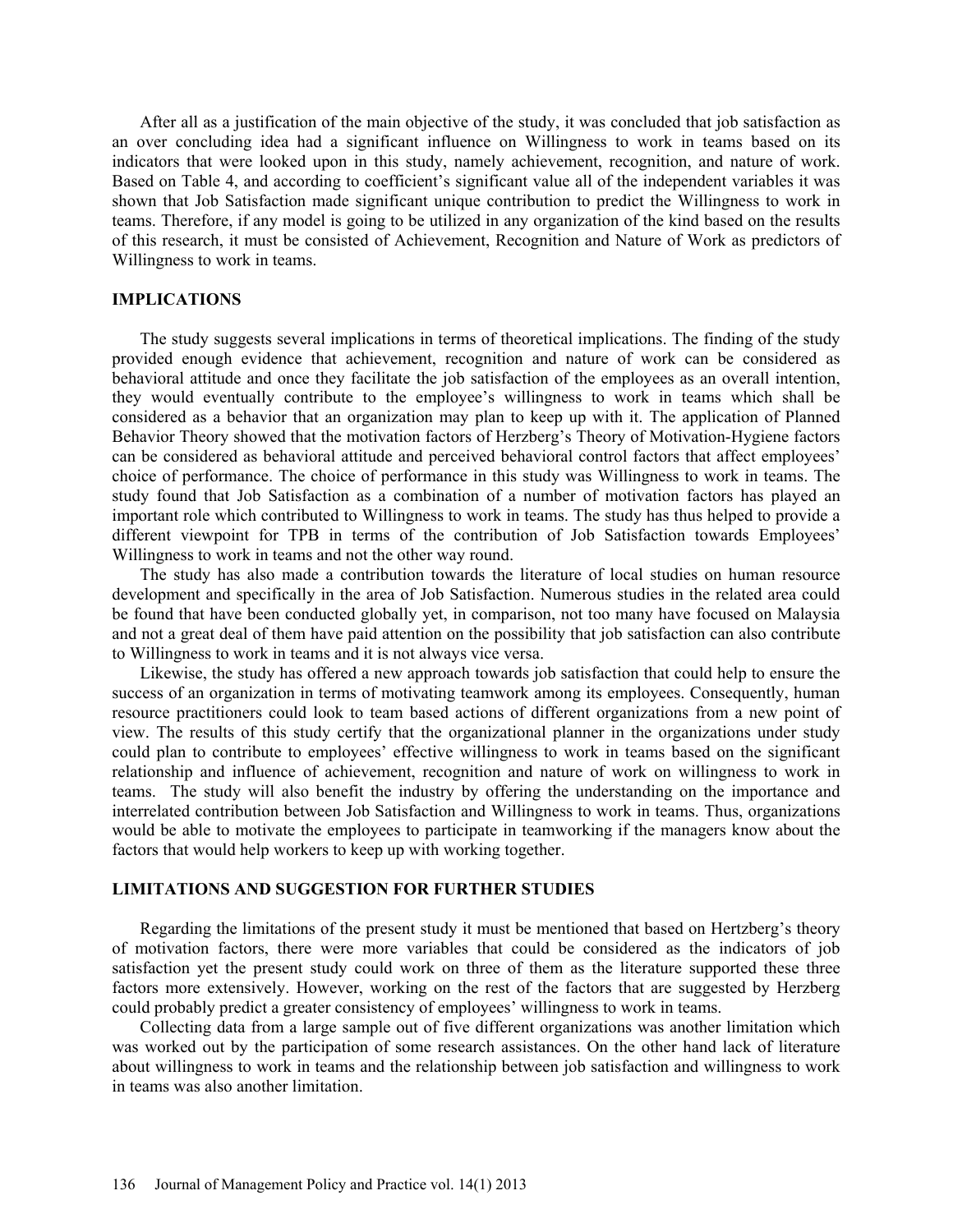In further studies however, it would probably add to the contributions of the work to work on the entire variables that are suggested as indicators of job satisfaction and it would definitely broaden the contributions of the study if both employees and employers are taken into account rather than focusing on one group only.

### **REFERENCES**

Ahmed, I., Nawaz, M. M., Iqbal, N., Ali, E., Shaukat, Z., & Usman, Z., (2010). Effects of Motivational Factors on Employees Job Satisfaction a Case Study of University of the Punjab, Pakistan. *International Journal of Business and Management, 5*(3), 70-80.

Ajzen, I. (1991). 'The theory of planned behavior', *Organizational Behavior and Human Decision Processes*, 50(2), 179–211.

Appelbaum, E., Bailey, T., Berg, P. & Kalleberg, A. (2000). 'High performance workplace practices and job satisfaction', *European Foundation for the Improvement of Living and Working Condition*. Retrieved from: http://www.eurofound.europa.eu/index.htm.

Bazerman, M. H. (2005). 'Negotiation, decision making and conflict management', of *International library of critical writings on business and management.*eds. Max H. Bazerman, Indiana: Edward Elgar, pp. 645-673.

Beyer, H., & Holtzblatt, K. (1998). Contextual design: defining customer-centered systems (reprint ed.). San Diego, CA: Morgan Kaufmann.

Brief, A. P., & Weiss, H. M. (2001). 'Organizational behavior: affect in the workplace', *Annual Review of Psychology,* 53(12), 279-307.

Cacioppe, R. (1999). 'Using team – individual reward and recognition strategies to drive organizational success', *Leadership & Organization Development Journal, Curtin University of Technology, Perth, Australia,* 20(6), 322-331.

Cole, L., & Scott, M. (2000). 'Teamwork Is Spelled Incorrectly Teamwork = Communication'. *Communication World*. Retrieved January 10, 2009. Retrieved from http://findarticles.com/p/articles/mi\_m4422/is\_4\_17/ai\_62141328/

Conny, A. (2005). 'Management by objectives – an effective tool for teamwork', *International Journal of Human Resource Management,* 16(2), 174-184.

Dunin-Keplicz, B. M., & Verbrugge, R. (2010). 'Teamwork in Multi-Agent Systems: A Formal Approach Wiley Series in Agent Technology', Chichester, West Sussex: John Wiley and Sons.

Eaton, S. C. (2000). 'Beyond 'unloving care': linking human resource management and patient care quality in nursing homes', *The International Journal of Human Resource Management,* 11(3), 591-616.

Elisaveta, S. (2006). 'Relationship among Perception of Quality of Work Life and Job Satisfaction', *Management and Organization Review,* 2(3), 459-460.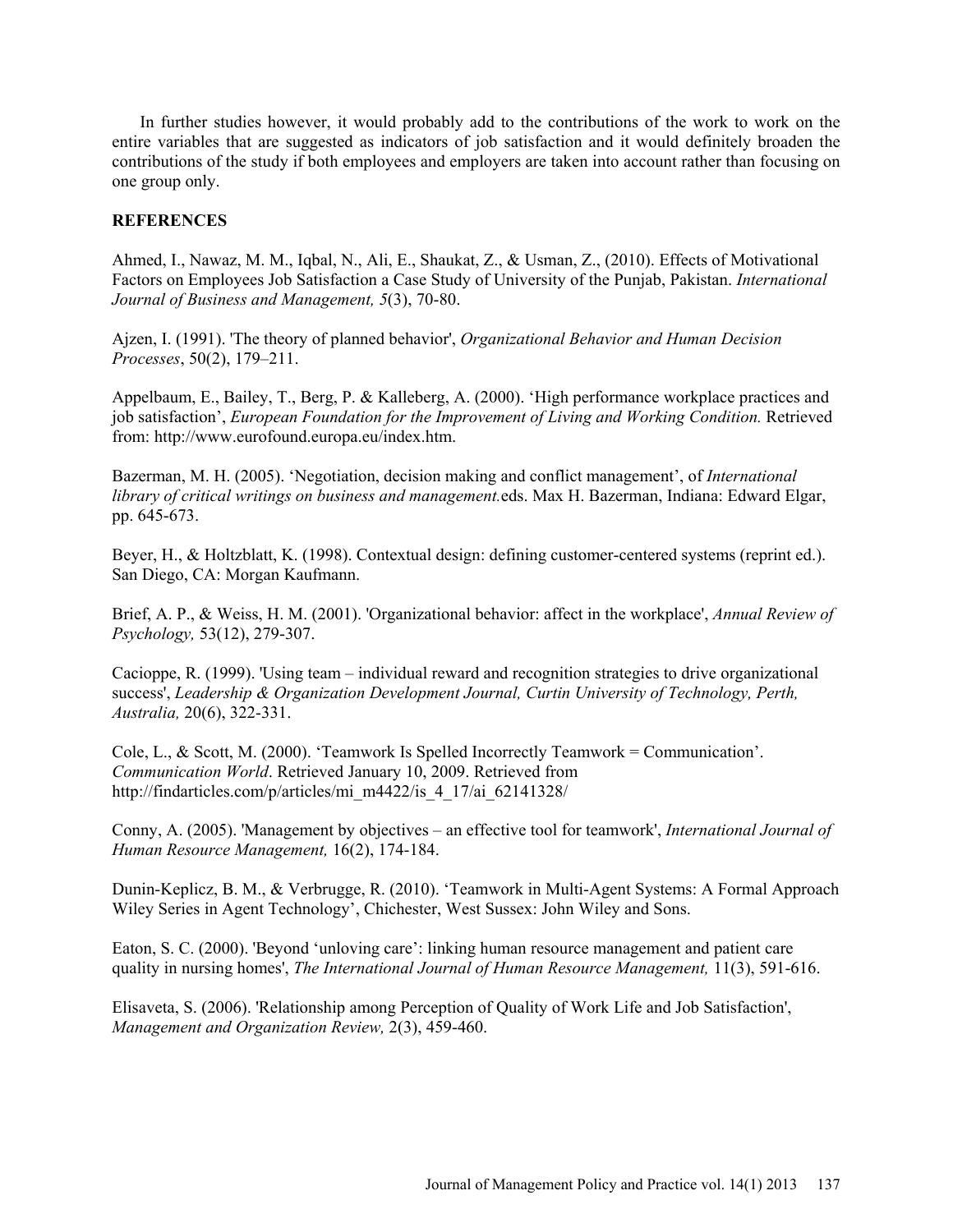Estryn-Béhar, M., Van der Heijden, B., Ogińska, H., Camerino, D., Le Nézet, O., Conway, P. M., Fry, C., & Hasselhorn, H. M. (2007). 'The Impact of Social Work Environment, Teamwork Characteristics, Burnout, and Personal Factors upon Intent to Leave Among European Nurses', *Medical Care,* 45(10), 939-950.

Gladstein, D., & Bresman H. (2007). *X-teams: how to build teams that lead, innovate, and succeed* (Illustrated ed.). Boston: Harvard Business Press.

Goodman, R. H., & Zimmerman, W. G. (2000). 'Thinking Differently: Recommendations for 21st Century School Board/Superintendent Leadership, Governance, and Teamwork for High Student Achievement', *Educational Resource information Center*. Retrieved from http://eric.ed.gov/ERICWebPortal/search/detailmini.jsp? nfpb=true& &ERICExtSearch SearchValue 0 =ED480398&ERICExtSearch\_SearchType\_0=no&accno=ED480398

Griffin, A., & Hauser, J. R. (1996). 'Integrating R&D and Marketing: A Review and Analysis of the Literature', *Journal of Product Innovation Management,* 13(3), 191–215.

Griffin, M, A., Patterson, M, G., & West, M. A. (2001). 'Job satisfaction and teamwork: the role of supervisor support', *Journal of Organizational Behavior,* 22(5), 537–550.

Guest, D. E. (1997). 'Human resource management and performance: a review and research agenda', *The International Journal of Human Resource Management,* 8(3), 263-276.

Guilford, J. P. (1956). 'The Structure of Intellect', *Psychological Bulletin,* 53(4), 267-293.

Hackman J. R. (2002). *Leading Teams: Setting the Stage for Great Performances* (Illustrated ed.). Boston: Harvard Business Press.

Hamzah, A. (2007). 'Situation of Girls and Young Women in Malaysia. Serdang' *A report presented to Universiti Putra Malaysia,* Serdang.

Hargie, O., & Tourish, D. (2002). 'Handbook of Communication Audits for Organizations'. New York: Routledge.

Herzberg, F. (1987). 'One More Time: How Do You Motivate Employees?', *Harvard Business Review,* 4(3), 68-75.

Jiang, X. (2010). 'How to Motivate People Working in Teams', *International Journal of Business and Management,* 5(10), 223-229.

Jones, T. C. (2006). 'In Search of Communication Satisfaction at the State Bar of Georgia', Master's thesis. Georgia State University. Georgia.

Kiffin-Petersena, S, & Corderyb, J. (2003). 'Trust, individualism and job characteristics as predictors of employee preference for teamwork'. *The International Journal of Human Resource Management,* 14(1), 93-116.

Krejcie, R. V., & Morgan, D. W. (1970). 'Determining Sample Size for Research Activities', New York: National Emergency Training Center.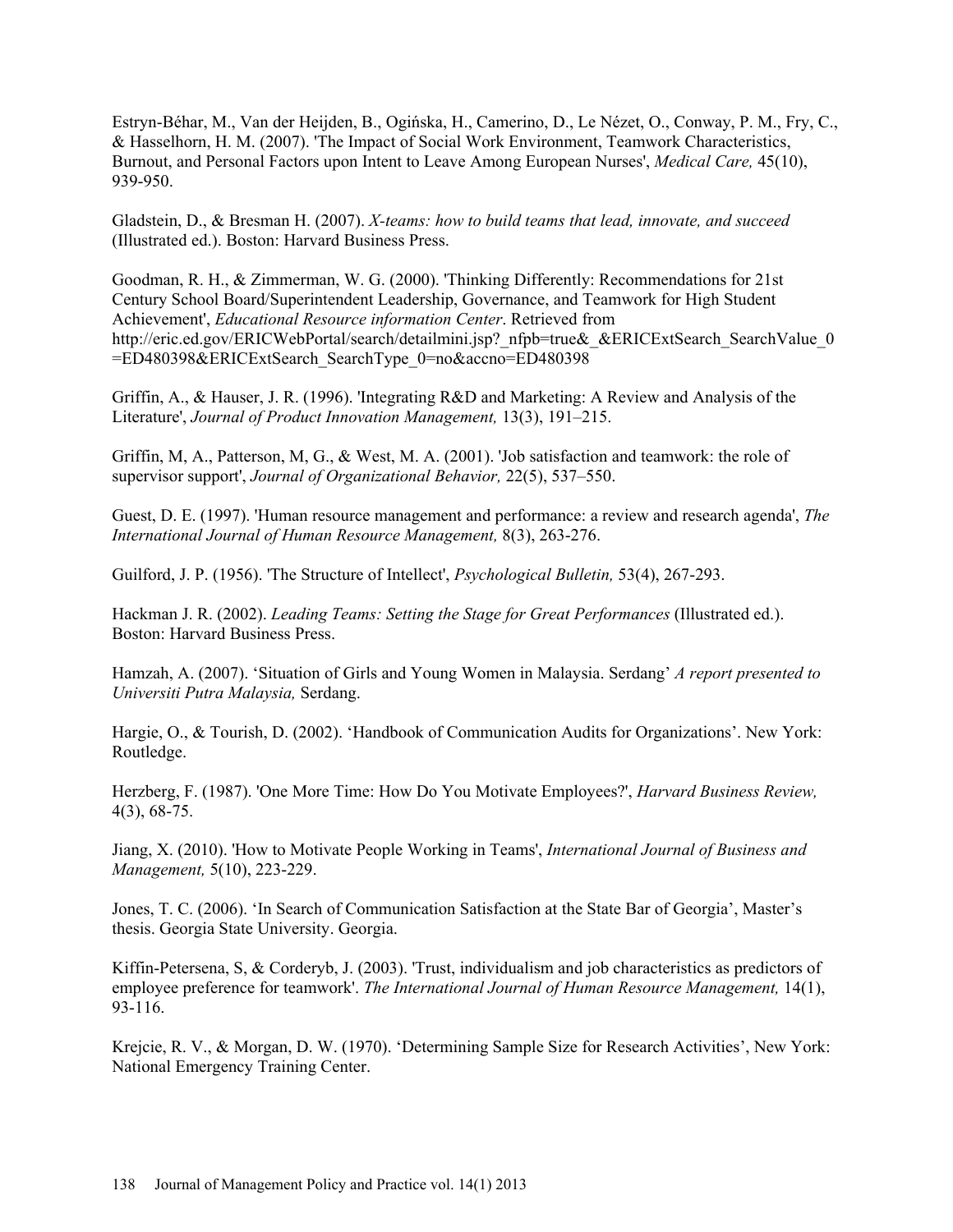Makary, M. A., Sexton, J. B., Freischlag, J. A., Holzmueller, C. G., Millman, E. A., Rowen, L., & Pronovost, P. J. (2006). 'Operating Room Teamwork among Physicians and Nurses: Teamwork in the Eye of the Beholder', *Journal of the American College of Surgeons,* 202(5 ), 746-752.

Morgan, R., Wrigley, M., Narey, M., & Hibbert, P. (2010). 'Looked-After Children: Third Report of Session 2008-2009' Dublin: Stationery Office.

Nichollsa, J. G. (2007). 'Achievement motivation: Conceptions of ability, subjective experience, task choice, and performance', *Psychological Review,* 91(3), 328-346.

Pallant, J. (2007). 'SPSS survival manual', *A step by step guide to data analysis using SPSS for Windows (version 15),* Crow Nest NSw: Allen & Unwin.

Poon, J. M. L. (2004). 'Effects of performance appraisal politics on job satisfaction and turnover intention' *Emerald Group Publishing,* 33(3), 322 - 334.

Rafferty, A. M., Ball, J., Aiken, L. H., & Fagin, C. M. (2001). 'Are teamwork and professional autonomy compatible, and do they result in improved hospital care?', *Quality and Safety in Health Care,* 10(2), 32- 37.

Rapisarda, B. A. (2002). 'The impact of emotional intelligence on work team cohesiveness and performance', *The International Journal of Organizational Analysis,* 10(4), 363-379.

Roessingh, J., & Zon, R. (2004). 'A Measure to Assess the Impact of Automation on Teamwork', Retrieved from http://www.eurocontrol.int/humanfactors/gallery/content/public/docs/DELIVERABLES/HF48-HRS-HSP-005-REP-07%20Released-withsig.pdf

Russell, B. (2008). 'The Analysis of Mind', San Francisco: BiblioBazaar, LLC.

Salas, E., Bowers, C. A., & Edens, E. (2001). 'Improving teamwork in organizations', *Applications of resource management training (illustrated ed.),* Mahvah, NJ: Routledge.

Santhapparaj, A. S., & Alam, S.S. (2005). Job Satisfaction Among Academic Staff in Private Universities in Malaysia. *Journal of Social Sciences, 1*(2), 72-76.

Smith, H. C. (2007). 'Team work in the college class', *Journal of Educational Psychology,* 46(5), 274- 286.

Tannenbaum, S. I., Beard, R. L., & Salas, E. (1992). Team building and its influence on team effectiveness: An examination of conceptual and empirical developments. In K. Kelley (ed.), *Issue, Theory, and Research in Industrial/Organizational Psychology* (pp. 117-153). Amsterdam: Elsevier.

Thompson, L. L., Levine, J. M., & Messick D. M. (1999 ). *Shared cognition in organizations: the management of knowledge.* Mahwah: Routledge.

Vogelsmeier, A. A. (2008). 'Leadership, Communication, and Teamwork: Difference Between High and Low Performing Nursing Homes', PhD thesis, University of Missouri-Columbia, Missouri-Columbia.

Weiss, H. M. (2002). 'Deconstructing job satisfaction: separating evaluations, beliefs and affective experiences' *Human Resource Management Review,* 12(2), 173-194.